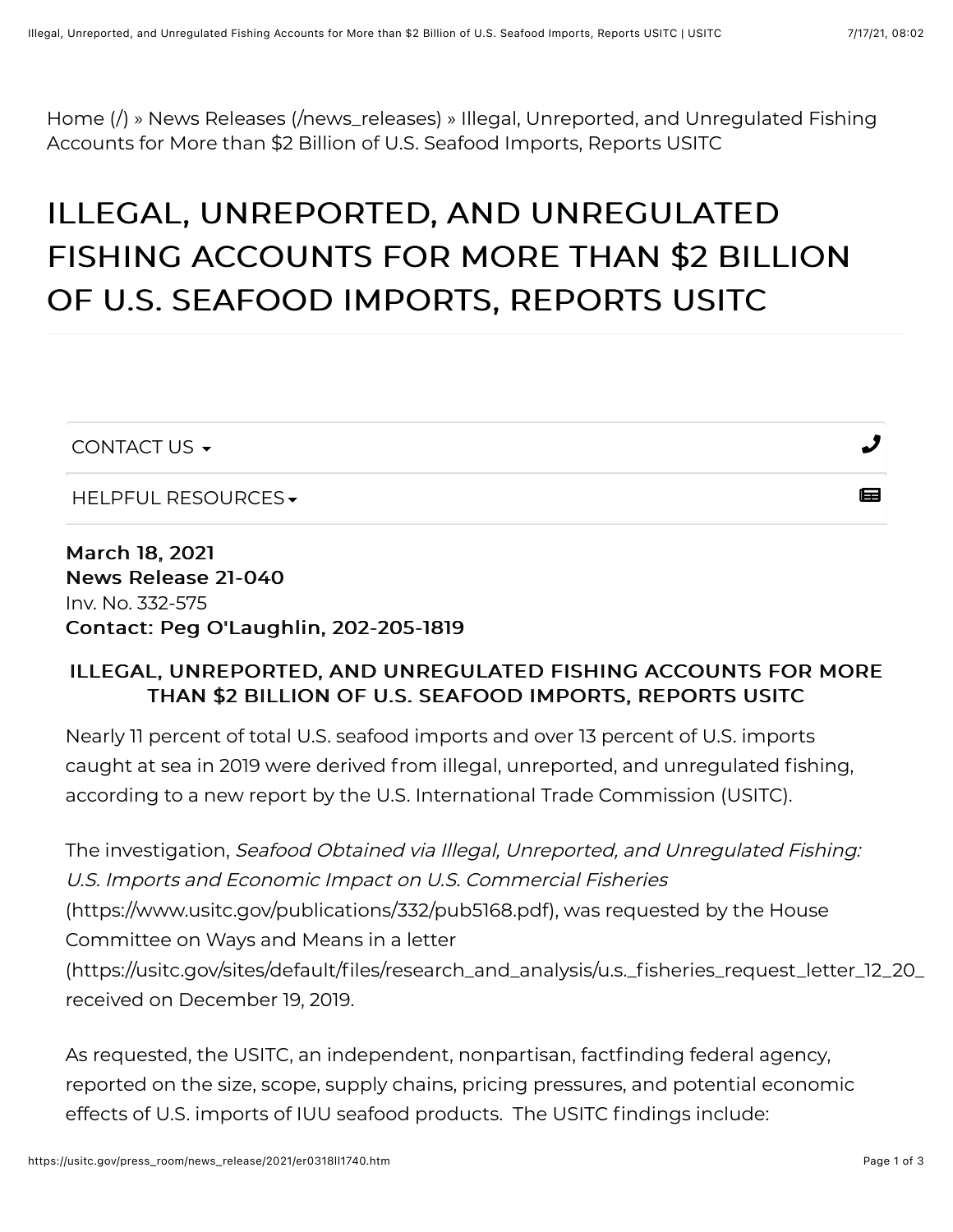- The United States imported an estimated \$2.4 billion worth of seafood derived from IUU fishing in 2019. This figure represents nearly 11 percent of total U.S. seafood imports, and over 13 percent of U.S. imports caught at sea ("marine capture").
- Among the major categories of marine-capture IUU imports were imports of swimming crab, wild-caught warmwater shrimp, yellowfin tuna, and squid.
- China, Russia, Mexico, Vietnam, and Indonesia were relatively substantial exporters of marine-capture IUU imports to the United States.
- The removal of IUU imports from the U.S. market would have a positive effect on U.S. commercial fishers, with estimated increases in U.S. prices, landings (catches of fish), and operating income.

Seafood Obtained via Illegal, Unreported, and Unregulated Fishing: U.S. Imports and Economic Impact on U.S. Commercial Fisheries (Investigation No. 332-575, USITC Publication 5168, February 2021) is available on the USITC's Internet site at <https://www.usitc.gov/publications/332/pub5168.pdf> (https://www.usitc.gov/publications/332/pub5168.pdf).

USITC general factfinding investigations, such as this one, cover matters related to tariffs or trade and are generally conducted at the request of the U.S. Trade Representative, the House Committee on Ways and Means, or the Senate Committee on Finance. The resulting report conveys the Commission's objective findings and independent analyses on the subjects investigated. The Commission makes no recommendations on policy or other matters in its general factfinding reports. Upon completion of each investigation, the USITC submits its findings and analyses to the requester. General factfinding investigation reports are subsequently released to the public, unless they are classified by the requester for national security reasons.

# # #

## **CONTACT INFORMATION**

U.S. International Trade **Commission** 

#### SITE HELP

[Acronyms \(/acronyms\)](https://usitc.gov/acronyms) FAQs [\(/frequently\\_asked\\_questions\)](https://usitc.gov/frequently_asked_questions)

# POLICY & GUIDANCE

[Accessibility \(/accessibility.htm\)](https://usitc.gov/accessibility.htm) [Disclaimer \(/disclaimers.htm\)](https://usitc.gov/disclaimers.htm) [Ethics \(/ethics.htm\)](https://usitc.gov/ethics.htm)